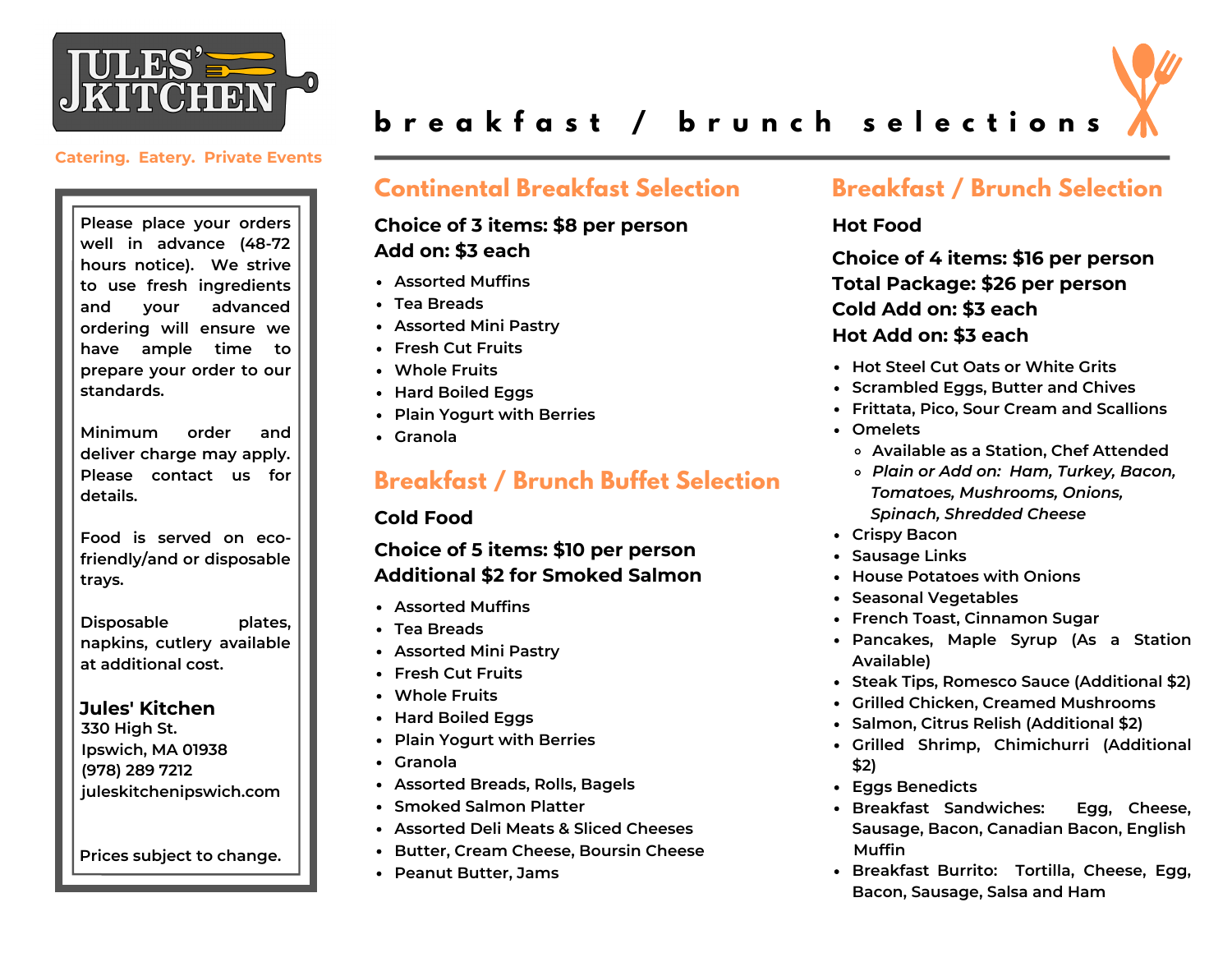

**Please place your orders well in advance (48-72 hours notice).**

**Minimum order of 10 lunch boxes. Individually packaged in eco-friendly containers. Includes napkins and cutlery.**

**For Barbecue Luncheon and Classic Buffet Luncheon, minimum order and delivery charge may apply. Please contact us for details.**

**Food is served on ecofriendly/and or disposable trays. Disposable plates, napkins, cutlery available at additional cost.**

**Jules' Kitchen 330 High St.**

**Ipswich, MA 01938 (978) 289 7212 juleskitchenipswich.com**

**Prices subject to change.**

# **l u n c h s e l e c t i o n s**



## **Box Lunches**

#### **\$18 per box**

- **Bag of Chips**
- **Chocolate Chip Cookie**
- **Apple, Pear or Banana**
- **Assorted Condiments**

#### **Sandwich / Wrap Options**

- **Roasted Turkey Sandwich** *Sliced Turkey Breast, Lettuce, Tomato, Cheddar Cheese, Wheat Bread*
- **Roast Beef Sandwich** *Sliced Beef, Baby Arugula, Tomato, Horseradish Cream, French Bread*
- **Black Forest Sandwich** *Sliced Ham, Lettuce, Tomato, Swiss Cheese, White Bread*
- **Smoked Salmon Sandwich** *Sliced Smoked Salmon, Lettuce, Tomato Onion, Boursin Cheese, White Bread*
- **Grilled Vegetable Wrap** *Zucchini, Yellow Squash, Peppers, Tomatoes, Arugula*

# **Barbecue Luncheon**

#### **\$28 per person**

#### **Grill on the Green**

- **Cheeseburgers / Hot Dogs / BBQ Chicken / Salmon**
	- *Assorted Condiments and Sauces Lettuce, Tomato, Onion, Pickles, Buns and Rolls*

### **Cold Food**

- **Tomato Mozzarella Salad**
- **Pasta Salad**
- **Potato Salad**
- **Coleslaw**
- **Caesar Salad or Mixed Greens Salad with House Dressings**
- **House Chips**

#### **Dessert**

- **Fresh Fruit Salad**
- **Choice of Two (2):** *Assorted Cookies, Macaroons, Brownies Key Lime Squares, Seven Layer Bars*

# **Classic Buffet Luncheon**

#### **\$28 per person**

#### **Soup of the Day**

**Lunch Rolls and Butter**

## **Cold Food**

- **Choose Two (2):** *Caesar Salad, Mixed Greens with House Dressings, Seasonal Greens, Composed Salad (grains, chopped vegetables, fruits)*
- **Choose One (1):** *Tuna Salad, Egg Salad, Chicken Salad, Poached Shrimp Salad*
- **Choose Two (2):** *Roast Turkey Wrap / Sandwich, Curried Chicken Wrap / Sandwich, Ham & Cheese, Roast Beef & Horseradish, Smoked Salmon Wrap / Sandwich*
- **House Chips**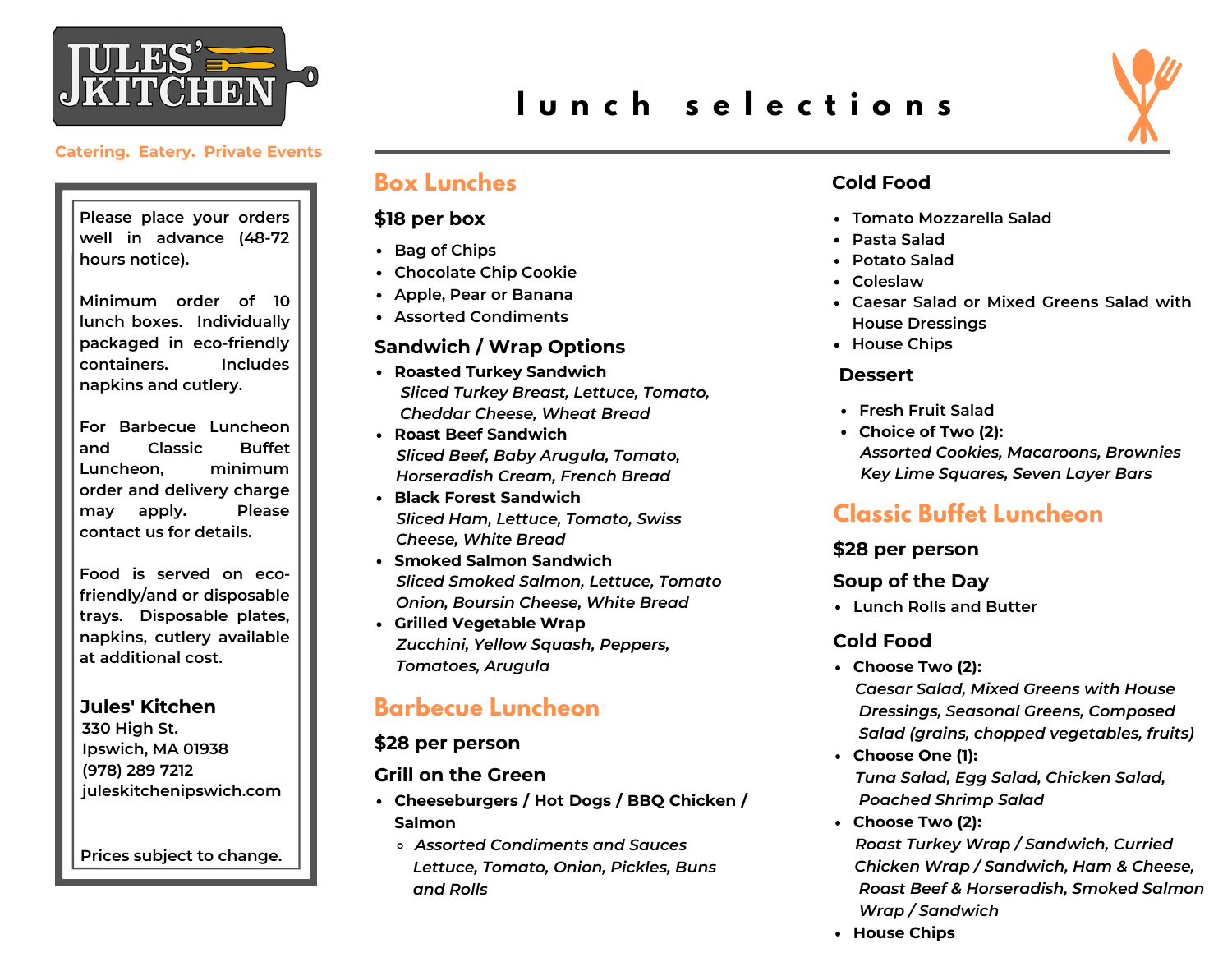

**Please place your orders well in advance (48-72 hours notice). We strive to use fresh ingredients and your advanced ordering will ensure we have ample time to prepare your order to our standards.**

**Minimum order and deliver charge may apply. Please contact us for details.**

**Food is served on ecofriendly/and or disposable trays.**

**Disposable plates, napkins, cutlery available at additional cost.**

#### **Jules' Kitchen**

**330 High St. Ipswich, MA 01938 (978) 289 7212 juleskitchenipswich.com**

**Prices subject to change.**

# **s t a t i o n s & h o r s d ' o e u v r e s**

## **Raw / Seafood Bar Selection**

### **\$300 per 25 people Additional \$100 for Active Shucker**

**Choice of Two (2):**

- **Shucked Clams, Local Oysters, Cranberry Mignonette**
- **Poached Shrimp, Cocktail Sauce, Lemons**
- **Chilled Lobster, Lemon Chive Emulsion**
- **Chilled Crab Claws and Mustard Sauce**
- **Smoked Salmon Display, Classic Condiments**

## **Stationary HD Selection**

#### **Prices per 25 people**

- **Cheese Display, \$75** *Crackers, Fruits, Nuts, Jam, Mustard*
- **Dry and Cured Meats Display, \$100** *Bread, House Mustard, Pickles*
- **Fruit Display, Vanilla Yogurt, \$65**
- **Crudite Display, House Dips, \$55**
- **Chips and Dips, \$45**

# **Passed HD Selection: Seafood**

#### **\$4 per person per item**

- **Shrimp Cocktail Served in the Spoon**
- **Fried Oysters, Remoulade Sauce (GF)**
- **Crabmeat Cucumber Canape (GF)**
- **Ceviche, Choice of Tuna, Scallop, Shrimp (GF)**
- **Lobster Salad on an Endive (GF)**
- **Smoked Salmon Roulade, Chive Creme Fraiche**
- **Bacon Wrapped Scallop, Chimichurri Sauce (GF)**
- **Spicy Tuna Roll, Ginger Soy Sauce**
- **Miso Fried Shrimp**
- **Lobster Tacos, Tarragon Lime Aioli**
- **Conch Fritters, Chili Lime Emulsion**
- **Mini Lobster Cake, Tarragon Lemon Aioli**
- **Mini Crab Cake, Roasted Pepper Aioli**
- **Mini Shrimp Cake, Ginger Soy Emulsion**
- **Tuna Poke, Wonton Crisp**
- **Sesame Seared Tuna, Seaweed Salad and Wasabi Mayo (GF)**
- **Lobster Profiterole**

# **Passed HD Selection: Meats**

#### **\$3.50 per person**

- **Chicken Skewers** *Choice of: Thai Peanut, Ginger Soy Sauce Blackened, Chimuchurri*
- **Pineapple Glazed Meatballs, Sesame and Scallions**
- **Curried Chicken Wonton Tacos, Toasted Coconut and Chives**
- **Beef Crostini, Romesco Sauce and Crispy Shallots**
- **Crispy Braised Beef Croquettes, Celeriac Puree (GF)**
- **Smoked Bacon Madeleines**
- **Ham & Cheese Croquettes, Mustard Sauce**
- **Turkey Polpettine, Cranberry-Pecan Pesto**
- **Chicken Samosas**
- **Beef Wellington**
- **Herb Rubbed Lamb Lollipops, Mint Demi (GF)**
- **Mini Quiche Lorraine**
- **BLT Phyllo Cups**
- **Mini Beef Sliders**
- **Mini Pulled Pork Biscuits with Slaw**
- **Mini Ham Grilled Cheese**

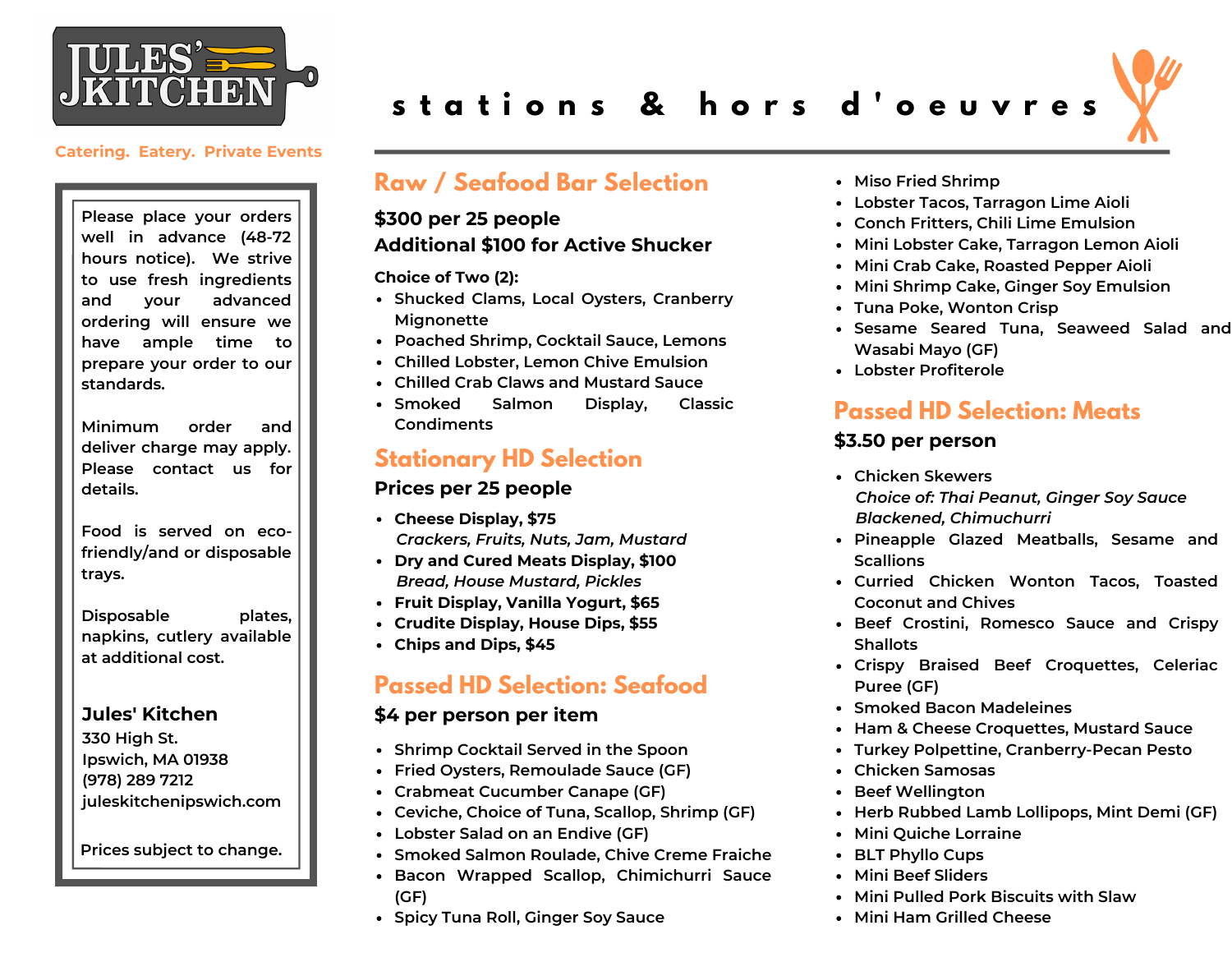

**Please place your orders well in advance (48-72 hours notice). We strive to use fresh ingredients and your advanced ordering will ensure we have ample time to prepare your order to our standards.**

**Minimum order and deliver charge may apply. Please contact us for details.**

**Food is served on ecofriendly/and or disposable trays.**

**Disposable plates, napkins, cutlery available at additional cost.**

#### **Jules' Kitchen**

**330 High St. Ipswich, MA 01938 (978) 289 7212 juleskitchenipswich.com**

**Prices subject to change.**

# **s t a t i o n s & h o r s d ' o e u v r e s**



## **Passed HD Selection: Vegetarian**

#### **\$ 3 per person**

- **Sweet Corn Fritters**
- **Artichoke-Spinach Stuffed Mushrooms (GF)**
- **Vegetable Spring Rolls, Ginger Soy Sauce**
- **Artichoke Goat Cheese Fritters**
- **Truffle Grilled Cheese with Brie**
- **Provencal Vegetable Phyllo Cups with Feta Cheese**
- **Herb Goat Cheese Stuffed Mushrooms, Balsamic Glaze (GF)**
- **Avocado Vegetable Summer Roll, GInger Soy Sauce**
- **Avocado Fritters, Chili Lime Emulsion**
- **Tomato and Basil Crostini, Parmesan Cheese**
- **Vegetable Samosas**
- **Tomato Mozarella Skewers, Basil and Balsamico (GF)**
- **Crispy Polenta with Vegetable Ragu (GF)**
- **Watermelon Cubes with Feta Cheese, Pistachio, Balsamico (GF)**

# **Passed Combo: Meat, Fish, and/or Vegetable**

**Choose 3: \$11 per person Choose 5: \$19 per person**

## **Station Selection**

# **Soup Station \$200 per 25 people**

**Choice of Two (2):**

- **NE Clam Chowder, Oyster Crackers**
- **Chili, Classic Condiments**
- **French Onion Soup, Sharp Cheddar Crouton**
- **Roasted Tomato Soup, Mini Grilled Cheese**
- **Seasonal Chef Special**

## **Salad Station \$250 per 25 people**

**Served with Dinner Rolls & Butter Choice of Two (2):**

- **Caesar Salad**
- **Mixed Field Greens with House Dressings**
- **Root Vegetable-Kale Slaw with Peanut Dressing**
- **Tomato Mozzarella Salad**
- **Baby Arugula Salad with Goat Cheese, Candied Pecans, Berries**
- **Seasonal Chef Special**

# **Pasta Station**

# **\$300 per 25 people Additional \$100 for Chef Attending**

**Choice of Two (2) Pasta (only 1 ravioli):**

- **Cheese Ravioli**
- **Roasted Vegetable Vegan Ravioli**
- **Butternut Squash Ravioli**
- **Penne**
- **Spaghetti**
- **Farfalle**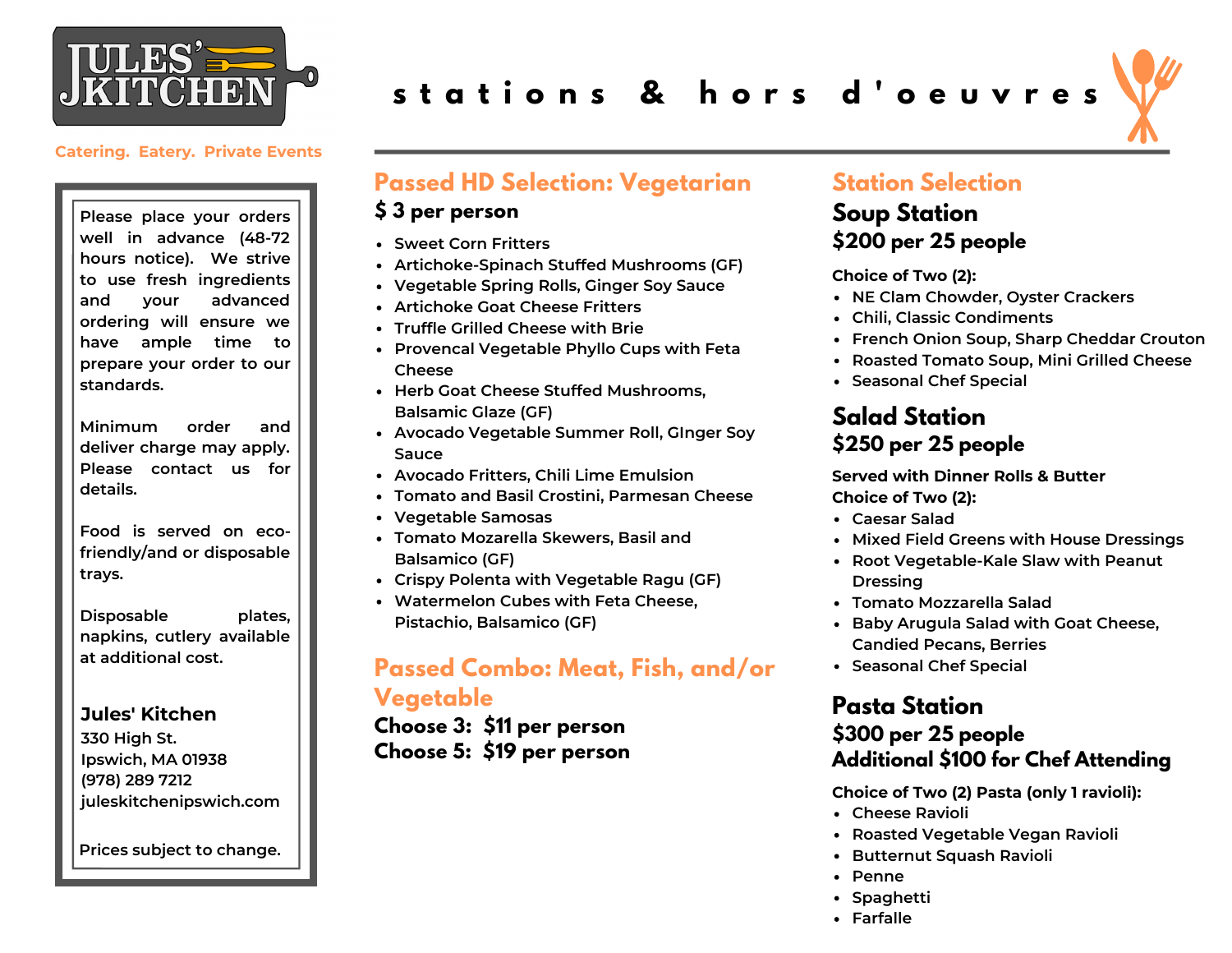

**Please place your orders well in advance (48-72 hours notice). We strive to use fresh ingredients and your advanced ordering will ensure we have ample time to prepare your order to our standards.**

**Minimum order and deliver charge may apply. Please contact us for details.**

**Food is served on ecofriendly/and or disposable trays.**

**Disposable plates, napkins, cutlery available at additional cost.**

#### **Jules' Kitchen**

**330 High St. Ipswich, MA 01938 (978) 289 7212 juleskitchenipswich.com**

**Prices subject to change.**

# **s t a t i o n s & h o r s d ' o e u v r e s**

## **Pasta Station**

**Choice of Two (2) Sauces:**

- **Marinara**
- **Beef Bolognese**
- **Classic Alfredo**
- **Basil Pesto**
- **EVOO & Garlic**

#### **Choice of Two (2) Proteins:**

- **Grilled Chicken**
- **Italian Sausage**
- **Shrimp**
- **Steak Tips**

#### **Choice of Three (3) Add ins:**

- **Grilled Vegetables**
- **Roasted Red Peppers**
- **Broccolli**
- **Roasted Tomatoes**
- **Peas**
- **Fresh Herbs**
- Spinach
- **Mushrooms**

## **Carving Station Additional \$100 per Chef Attending**

- **Served with Basket of Split Rolls**
- **Roast Breast of Turkey, \$35 each serves 15 people,** *with Cranberry Sauce and Gravy*
- **Roast Pork Loin, \$75 each serves 25 people, S***tuffed with Apricots, Apple Sauce, Mustard Sauce*
- **Honey Baked Ham, \$50 each serves 35 people,** *with Mustard Sauce*

# **Carving Station**

- **Roasted New York Strip Loin, \$125 each serves 30 people,** *with Au Jus, Bleu Cheese Fondue*
- **Roasted Tenderloin of Beef, \$100 each serves 20 people,** *with Bearnaise, Demi-Glace*
- **Herb Crusted Prime Rib, \$125 each serves 30 people***, with Horseradish Cream Sauce*
- **Whole Poached Salmon, Market Price,** *with Dill Cream Cheese & Capers, Honey Mustard*
- **Roasted Swordfish Loin, Market Price***, with Tomato Avocado Relish*

## **Slider Station \$250 per 25 people**

**Choice of Two (2):**

- **Hamburger Slider, Cheddar Cheese, Pickle, Mustard, Ketchup**
- **Crispy Fish Slider, Remoulade Sauce, Shaved Lettuce**
- **Grilled Chicken Slider, Pesto Relish, Tomato**
- **BBQ Pulled Pork Slider, Cabbage Slaw**

## **Tea Sandwich Station \$200 per 25 people**

**Choice of Three (3):**

- **Smoked Salmon, Chive Cream Cheese, Fried Capers, Pumpernickel Bread**
- **Ham, Swiss, Mjustard Sauce, Whole Wheat Bread**
- **Roast Beef, Horseradish Cream, Baguette Bread**

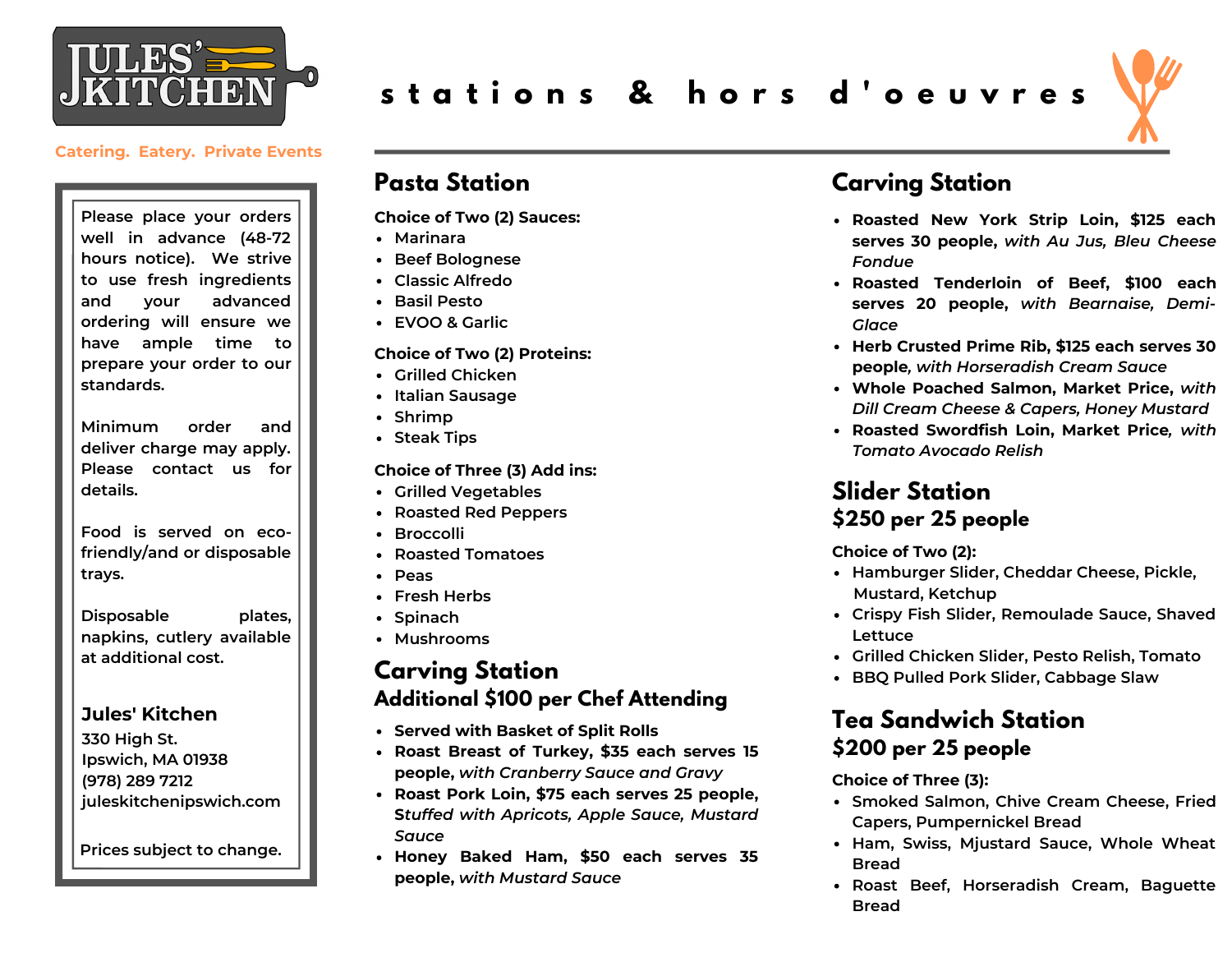

**Please place your orders well in advance (48-72 hours notice). We strive to use fresh ingredients and your advanced ordering will ensure we have ample time to prepare your order to our standards.**

**Minimum order and deliver charge may apply. Please contact us for details.**

**Food is served on ecofriendly/and or disposable trays.**

**Disposable plates, napkins, cutlery available at additional cost.**

#### **Jules' Kitchen**

**330 High St. Ipswich, MA 01938 (978) 289 7212 juleskitchenipswich.com**

**Prices subject to change.**

# **s t a t i o n s & h o r s d ' o e u v r e s**



## **Tea Sandwich Station**

- **Roast Turkey, Cheddar, Mayonnaise, White Bread**
- **Tuna, Chicken, or Egg Salad, Lettuce, Whole Wheat Bread**
- **Cucumber, Boursin, White and Whole Wheat Bread**

## **Grilled Cheese Sandwich Station \$150 per 25 people**

**Choice of Two (2):**

- **Classic American Cheese**
- **Ham & Cheddar**
- **Bacon & Bleu + American Cheese**
- **Tomato and Mozzarella, Pesto**
- **Triple Cheese, Brie + Boursin + Cheddar**
- **Brie and Strawberry**

## **Dinner Buffet Selection**

# **\$65 per person**

### **Cold Food**

**Served with Dinner Rolls and Butter Choice of Three (3):**

- **Caesar Salad**
- **Mixed Field Greens with House Dressings**
- **Root Vegetable - Kale Slaw with Peanut Dressing**
- **Tomato Mozzarella Salad**
- **Baby Arugula Salad with Goat Cheese, Candied Pecans, Berries**
- **Grain Salad**
- **(Any other Seasonal Salad)**

## **Hot Food**

**Choice of Two (2) Sides:**

- **Herbed Rice Pilaf**
- **Risotto**
- **Polenta or Grits**
- **Rosemary Roasted Potatoes**
- **Scallion Mashed Potatoes**
- **Potato Gratin**
- **Mixed Seasonal Vegetables, Steamed or Roasted**

**Choice of Three (3) Hot Main:**

- **Pan Seared Chicken Breast Served with a Mushroom Sherry Cream**
- **Grilled Salmon with a Cucumber-Caper Relish**
- **Veal Schnitzel with a Lemon Brown Butter Sauce and Parsley**
- **Grilled Hanger or New York Steak with Crispy Onions**
- **Lamb Chops with a Minted Demi-Glace**
- **Grilled Shrimp with a Chili-Lime Tomato Salsa**
- **Pan Seared Scallops with Buerre Blanc**
- **Baked Haddock with Crab**

#### **Dessert**

#### **Choice of Two (2):**

- **Assorted Cookies and Macaroons**
- **Assorted Petite Desserts**
- **Assorted Cupcakes**
- **Apple Crisp with Vanilla Ice Cream**
- **Fruit Salad**
- **Tiramisu**
- **Panna Cotta**
- **Zesty Flan**
- **Seasonal Pies**
- **Chocolate Mousse with Raspberry**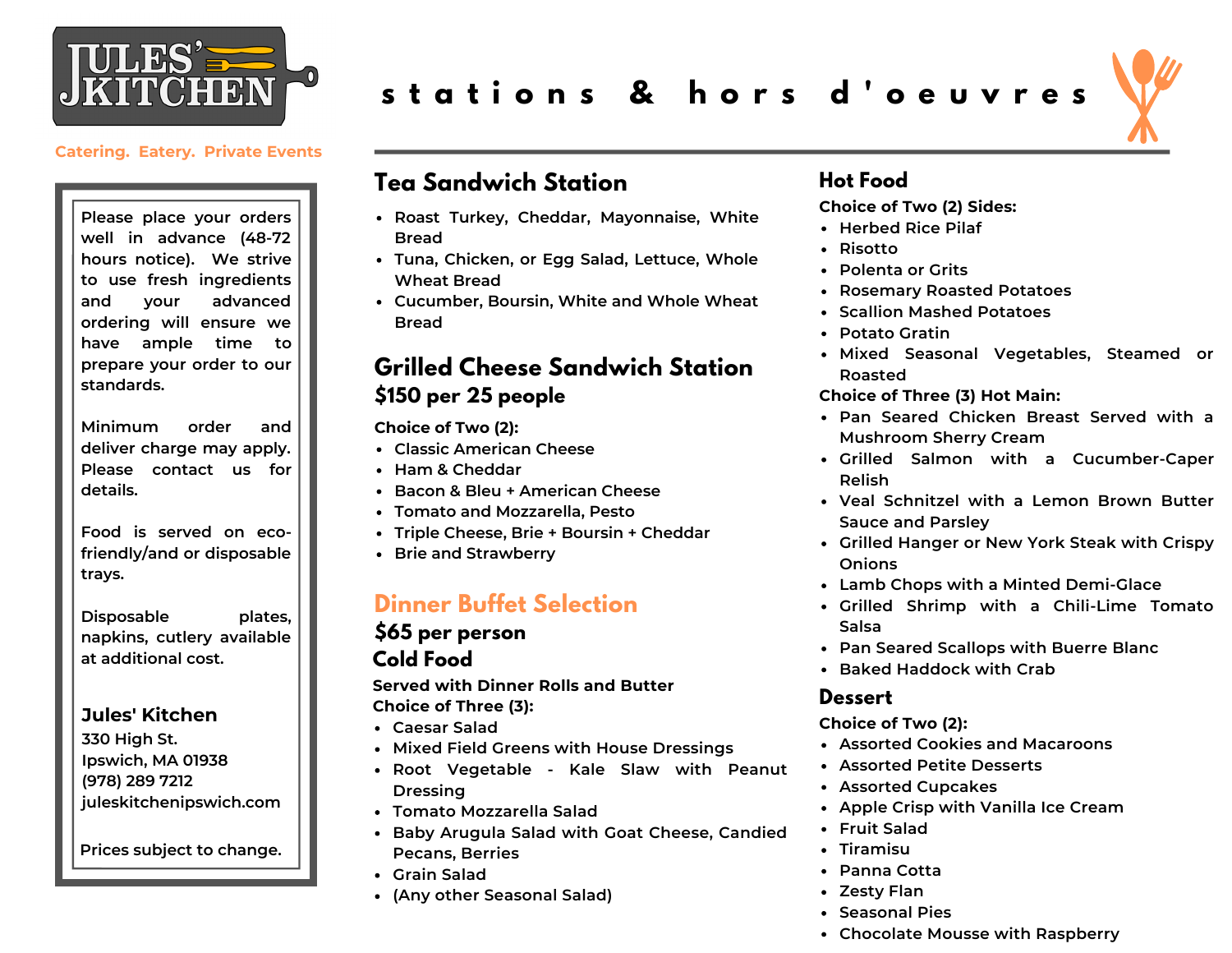

**Please place your orders well in advance (48-72 hours notice). We strive to use fresh ingredients and your advanced ordering will ensure we have ample time to prepare your order to our standards.**

**Minimum order and deliver charge may apply. Please contact us for details.**

**Food is served on ecofriendly/and or disposable trays.**

**Disposable plates, napkins, cutlery available at additional cost.**

#### **Jules' Kitchen**

**330 High St. Ipswich, MA 01938 (978) 289 7212 juleskitchenipswich.com**

**Prices subject to change.**

# **s e a s o n a l p l a t e d m e n u s e l e c t i o n**



*(Please ask for Chef's new creations)*

# **Fall & Winter Sample Menu**

#### **Starters**

- **Butternut Squash Soup** *Pumpkin Seed Oil, Toasted Spiced Pumpkins*
- **Roasted Onion Soup** *Crispy Shallot-Prosciutto, Chive Creme Fraiche*
- **Roasted Brussels Sprout Salad** *Baby Arugula, Warm Crispy Bacon, Bleu Cheese, Black Pepper, Honey Dressing*
- **Roasted Delicata Squash Salad** *Quinoa, Goat Cheese, Citrus Herb Vinaigrette*
- **Winter Green Salad** *Kale, Friese, Radicchio, Poached Pears, Crispy Brie, Candied Pecans, Herbed Buttermilk Dressing*

## **Entrees**

- **Mushroom Lasagna, Thyme-Garlic Puree**
- **Toasted Farro and Warm Beets, Pistachio, Goat Cheese Volute**
- **Pan Seared Chicken Breast with Brussels Sprout Hash, Bacon, Sweet Potato**
- **Crispy Guinea Hen with Spatzle and Roasted Cauliflower, Demi-Glace**
- **Seared Halibut wuth Braised Red Cabbage, Onion Puree, Citrus Emulsion**
- **Sea Scallops with Roasted Butternut Squash, Crispy Prosciutto, Pumpkin Seed Gremolada**
- **Braised Beef Short Ribs with Cheddar Grits, Crispy Onions**
- **Grilled Petite Filet with Mushroom Bread Pudding, Almond Broccolini, Demi-Glace**
- **Cider Braised Pork Belly with White Bean Cassoulet, Kale, Root Vegetables**

# **Desserts**

- **Passion Fruit Mousse with Blood Orange Sorbet, Berries, Almond Macaroon Crumb**
- **Chocolate Pecan Pie with Vanilla Ice Cream, Caramel Sauce**

# **Spring & Summer Sample Menu**

### **Starters**

- **Tomato Fennel Soup (Chilled or Hot)**
- **Fresh Corn Chowder, Crispy Bacon**
- **White Gazpacho** *with Green Grapes, Almonds, Creme Fraiche*
- **Watermelon and Beet Salad** *with Goat Cheese, Petite Greens, Toasted Almonds, Lemon Mint Vinaigrette*
- **Grilled Apricot and Prosciutto Salad** *with Lemon-Thyme Ricotta, Baby Arugula, Balsamico*
- **Heirloom Tomato & Great Hill Bleu Cheese Salad, Tarragon Peach Relish**
- **Burrata Spring Salad** *with Baby Arugula, Spinach, Tomatoes, Crispy Spring Onion, White Balsamic Mist and EVOO*
- **Tri-Colored Asparagus Salad** *with Roasted Tomatoes, Grilled Radicchio, Parmesan Cheese, Balsamico*
- **Butter Lettuce Salad** *with Fresh Berries, Candied Pecans, Goat Cheese, Raspberry Vinaigrette*
- **Baby Romaine** *with Sugar Snap Peas, Tomatoes, Black Pepper Croutons, Buttermilk Herb Dressing*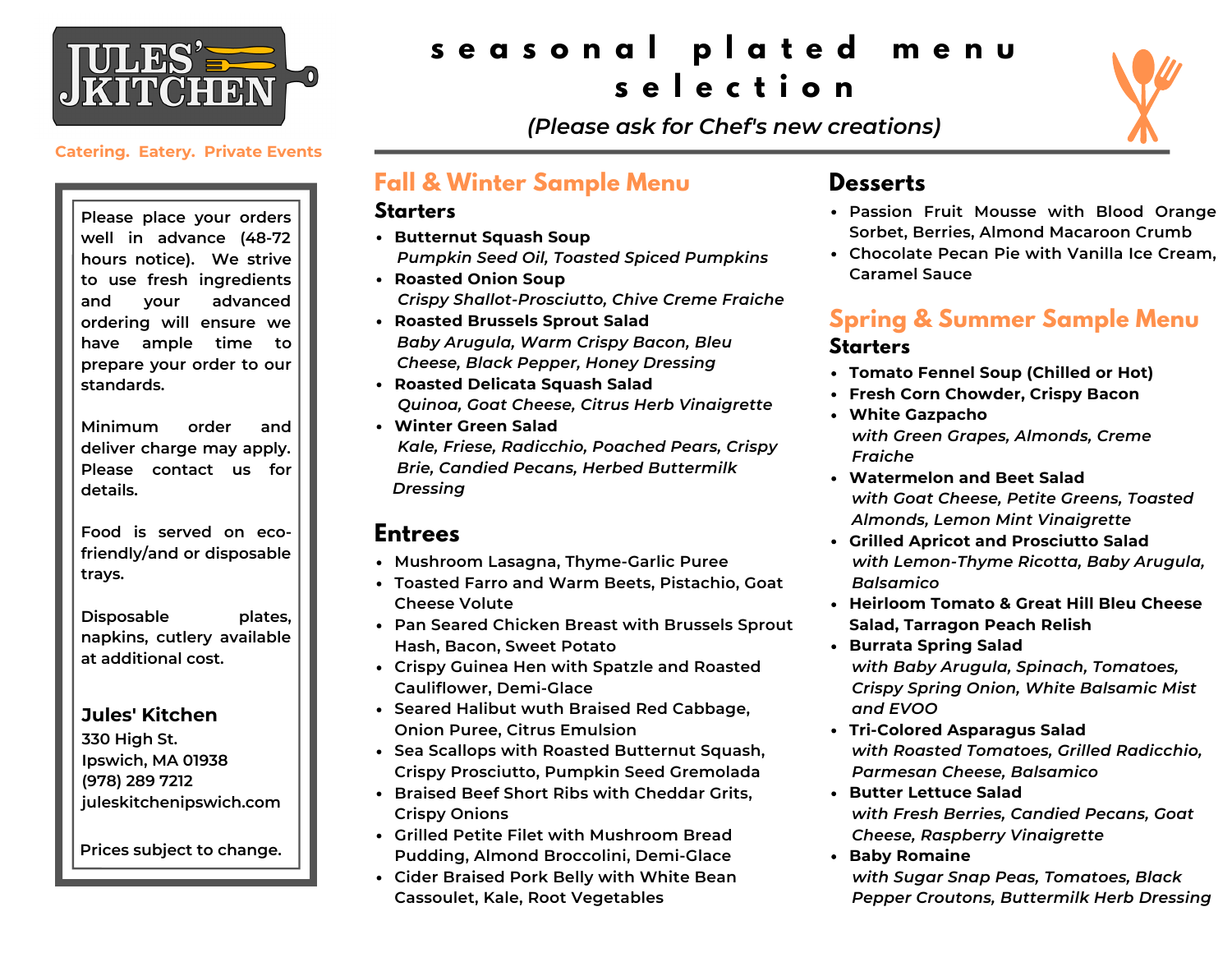

# **s e a s o n a l p l a t e d m e n u s e l e c t i o n**



*(Please ask for Chef's new creations)*

#### **Catering. Eatery. Private Events**

**Please place your orders well in advance (48-72 hours notice). We strive to use fresh ingredients and your advanced ordering will ensure we have ample time to prepare your order to our standards.**

**Minimum order and deliver charge may apply. Please contact us for details.**

**Food is served on ecofriendly/and or disposable trays.**

**Disposable plates, napkins, cutlery available at additional cost.**

#### **Jules' Kitchen**

**330 High St. Ipswich, MA 01938 (978) 289 7212 juleskitchenipswich.com**

**Prices subject to change.**

## **Spring & Summer Sample Menu**

#### **Entrees**

- **Lemon Ricotta Dumpling** *English Peas and Fava Beans, White Wine Sauce, Spring Onions*
- **Curried English Peas** *Roasted Sweet Potatoes, Toasted Almonds, Ramp Buerre Blanc*
- **Roasted Vegetable Ravioli** *Roasted Tomatoes, Pesto Sauce, Micro Basil*
- **Poached Halibut / Flounder / Bass** *English Pea and Carrot Risotto, Lemon-Herb Salsa*
- **Pan Seared Arctic Char** *Warm Beet-Carrot Slaw, Parsnip Puree, Pistachio and Citrus Relish*
- **Grilled Sea Scallops** *Fresh Corn Polenta, Pea Shoots, Pancetta Chips*
- **Miso Swordfish with Grilled Fruit Salsa**
- **Grilled Hanger Steak** *Creamed Farro, Spring Vegetables, Crispy Prosciutto, Lemon, Thyme*
- **Carved Beef Tenderloin** *Lemon-Thyme Potato Gratin, Rhubarb Emulsion, Broccolini, Demi-Glace*
- **Grilled Chicken Breast** *Warm Summer Ratatouille, Crispy Potatoes, Natural Jus*
- **Colorado Lamb Chop** *Warm Couscous Salad, Grilled Zucchini-Corn Salad, Minted Yogurt*
- **Carved Veal Rib Eye** *Brandy Cream Sauce, Smashed Chive Potatoes, Roasted Baby Carrots*

## **Classics Menu**

### **Starters**

- **NE Clam Chowder, Oyster Crackers**
- **Roasted Tomato Soup**
- **Maine Lobster Bisque, Creme Fraiche**
- **Lemon Chicken Soup, Seasonal Vegetables**
- **Artisan Greens, Tomato Cucumber, Pickled Onions, White Balsamic Dressing**
- **Classic Caesar Salad**
- **Wedge Salad, Tomato, Bleu Cheese, Bacon, Bleu Cheese Dressing**

## **Entrees**

- **Grilled Salmon, Coconut Jasmine Rice, Grilled Pineapple Salsa**
- **Baked Haddock with Crab Meat, Creamed Potatoes, Seasonal Vegetables, Chive Buerre Blanc**
- **Grilled Petite Filet, Rosemary Potatoes, Seasonal Vegetables, Bearnise or Demi-Glace**
- **Lemon-Thyme Chicken Breast, Vegetable Risotto, Mushroom Cream Sauce**

## **Desserts**

- **Assorted Cookies** *Chocolate Chip, Ginger Molasses, Butterscotch Oatmeal*
- **Assorted Macaroons** *Almond, Coconut, Chocolate Coconut, Chocolate Chip Coconut*
- **Assorted Sweet Bars** *7 Layer Bars, Key Lime, Brownies, Blondies*